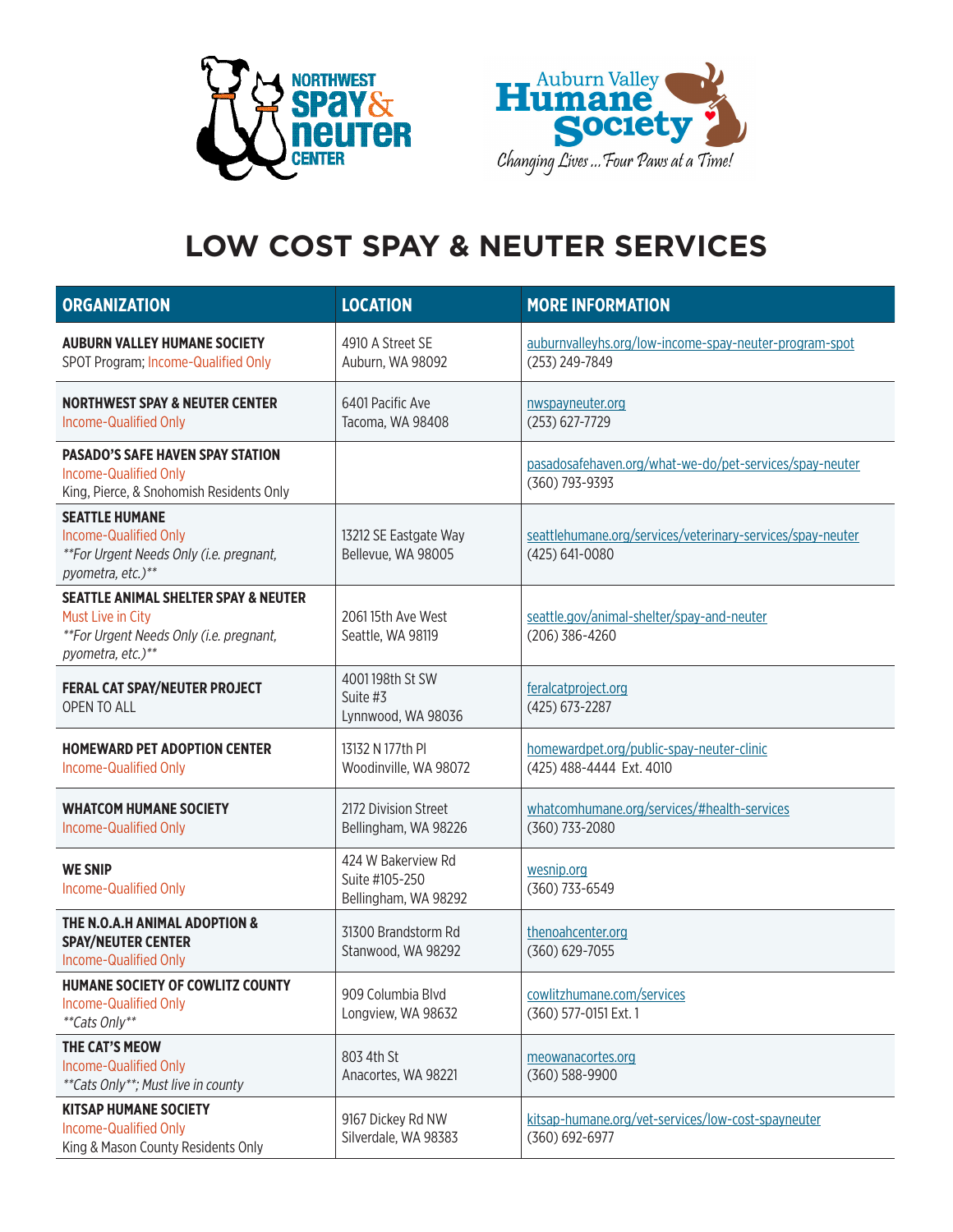



### **LOW COST SPAY & NEUTER SERVICES CONTINUED…**

| <b>ORGANIZATION</b>                                                                               | <b>LOCATION</b>                          | <b>MORE INFORMATION</b>                                                                                   |
|---------------------------------------------------------------------------------------------------|------------------------------------------|-----------------------------------------------------------------------------------------------------------|
| <b>CENTER VALLEY ANIMAL RESCUE</b>                                                                | 11900 Center Road                        | centervalleyanimalrescue.org/programs/low-cost-spayneuter                                                 |
| Income-Qualified Only                                                                             | Quilcene, WA 98376                       | (360) 765-0598                                                                                            |
| <b>PENINSULA FRIENDS OF ANIMALS</b><br>Income-Qualified Only                                      | Sequim, WA 98382                         | safehavenpfoa.org/spayneuter<br>$(360) 683 - 4697$                                                        |
| HUMANE SOCIETY OF CENTRAL WASHINGTON                                                              | 106 S 6th Ave                            | yakimahumane.org/spay-neuter                                                                              |
| Income-Qualified Only                                                                             | Yakima, WA 98902                         | (509) 426-2460                                                                                            |
| <b>HUMANE SOCIETY OF SOUTHWEST</b><br><b>WASHINGTON</b><br>Income-Qualified Only<br>**Cats Only** | 1100 NF 192nd Ave<br>Vancouver, WA 98684 | southwesthumane.org/resources/low-cost-veterinary-services/<br>spay-and-neuter-services<br>(800) 345-7729 |
| <b>SPOKANE HUMANE SOCIETY</b>                                                                     | 6607 N Havana St                         | spokanehumanesociety.org/vet-clinic                                                                       |
| Income-Qualified Only                                                                             | Spokane, WA 99217                        | $(509)$ 467-5235                                                                                          |
| <b>HUMANE SOCIETY OF JEFFERSON COUNTY</b>                                                         | 112 Critter Lane                         | hsicwa.org/spay-neuter                                                                                    |
| Income-Qualified Only                                                                             | Port Townsend, WA 98368                  | $(360)$ 385-3292                                                                                          |
| <b>SPOKANIMAL</b>                                                                                 | 715 N Crestline                          | spokanimal.org                                                                                            |
| Income-Qualified Only                                                                             | Spokane, WA 99202                        | $(509) 534 - 4253$                                                                                        |
| <b>OREGON HUMANE SOCIETY</b>                                                                      | 1067 NE Columbia Blvd                    | oregonhumane.org/services/spay-neuter-assistance                                                          |
| Portland, OR Residents Only                                                                       | Portland OR, 97211                       | $(503)$ 285-7722                                                                                          |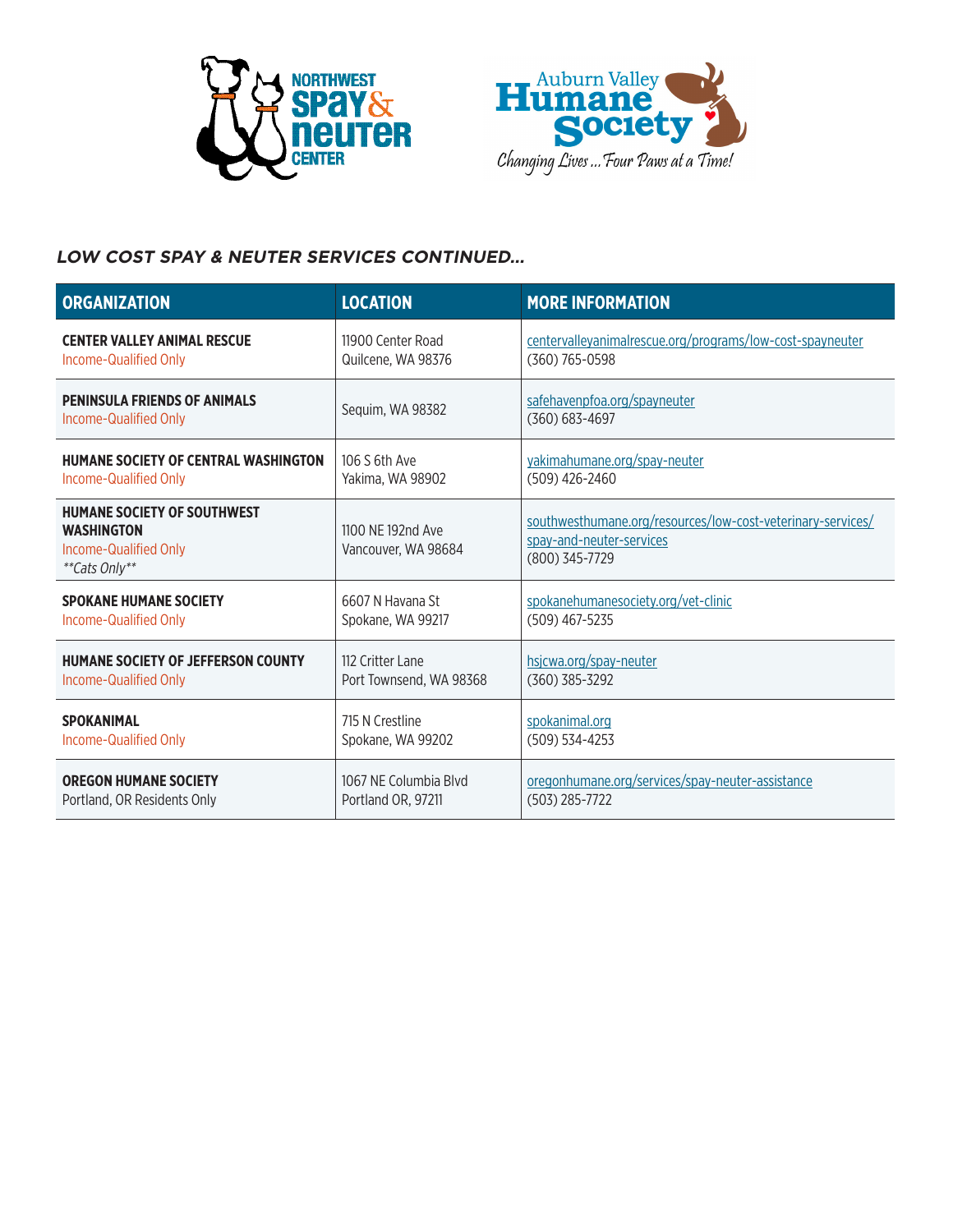



# **LOW COST VACCINATION CLINICS**

| <b>ORGANIZATION</b>                                         | <b>LOCATION</b>                                                        | <b>MORE INFORMATION</b>                          |
|-------------------------------------------------------------|------------------------------------------------------------------------|--------------------------------------------------|
| <b>LAKE MERIDIAN ANIMAL HOSPITAL</b>                        | 12925 SE Kent-Kangley Rd<br>Kent, WA 98030                             | lakemeridiananimalhospital.com<br>(253) 638-8833 |
| <b>TACOMA ANIMAL HOSPITAL</b>                               | 4806 Center St<br>Tacoma, WA 98409                                     | tacomaanimalhospital.com<br>$(253) 564 - 4255$   |
| <b>VALUE PET CLINIC - PUYALLUP</b>                          | 12314 Meridian F<br>Puyallup, WA 98373                                 | valuepetpuyallup.com<br>(253) 445-0808           |
| <b>VALUE PET CLINIC - RENTON</b>                            | 3901 NF 4th St<br>Renton, WA 98056                                     | valuepetrenton.com<br>$(425)$ 255-5678           |
| <b>VALUE PET CLINIC - BELLEVUE</b>                          | 14504 NE 20th St<br>Bellevue, WA 98007                                 | bellevuevaluepetclinic.com<br>425-644-7002       |
| <b>AFFORD-A-VET ANIMAL CLINIC</b>                           | 20920 108th Ave SE<br>Kent, WA 98031                                   | affordavetac.com<br>(253) 859-8387               |
| <b>GOOD NEIGHBOR VET</b>                                    | MOBILE VACCINE CLINIC<br>(Please contact them for times and locations) | goodneighborvet.com<br>(888) 234-1350            |
| NW SPAY & NEUTER WELLNESS CLINIC                            | 6401 Pacific Ave<br>Tacoma WA 98408                                    | nwspayneuter.org<br>(253) 627-7729               |
| <b>VETIQ PET CARE - BONNEY LAKE</b><br>(LOCATED IN WALMART) | 19205 State Route 410E<br>Bonney Lake WA 98391                         | vetigpetcare.com/find-a-location/                |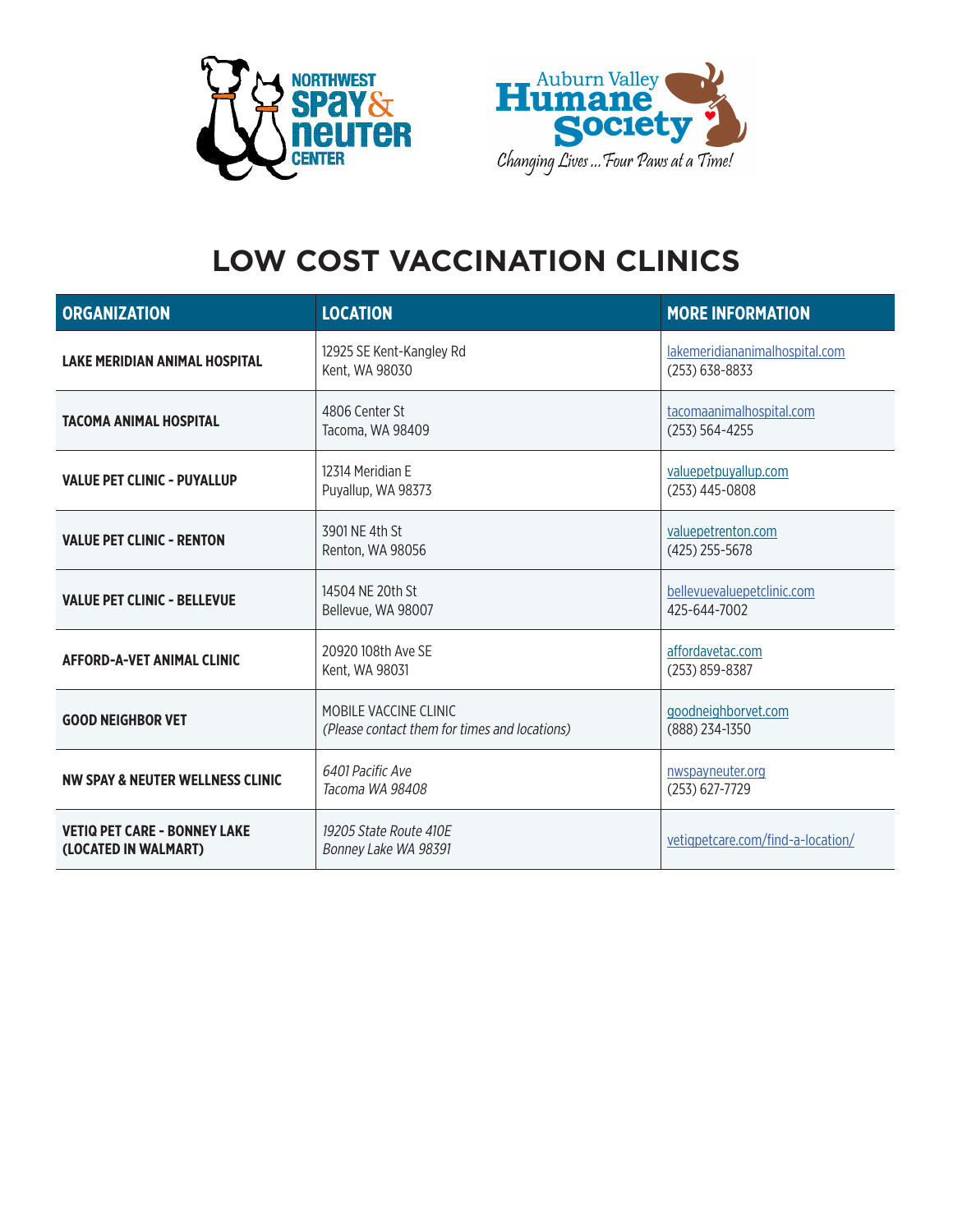



## **SPAY & NEUTER FINANCIAL RESOURCES**

| ORGANIZATION                                                                               | <b>MORE INFORMATION</b>                                                                             |
|--------------------------------------------------------------------------------------------|-----------------------------------------------------------------------------------------------------|
| <b>HELLO PITTY RESCUE</b><br><b>Pit Bulls Only</b>                                         | hellopittyrescue.com/train-a-pit<br>hellopittyrescue@gmail.com                                      |
| <b>MEOW CAT RESCUE</b><br><b>Cats Only</b>                                                 | meowcatrescue.org/resources/spay-neuter/toms-moms-program<br>info@meowcatrescue.org<br>425-822-6369 |
| <b>PURRFECT PALS</b><br>Cats Only                                                          | purrfectpals.org/spayneuter<br>cats@purrfectpals.org<br>360-652-9611                                |
| <b>SOUTH COUNTY CATS</b><br>Cats Only - Spay & Neuter Assistance                           | southcountycats.org<br>southcountycats@comcast.net                                                  |
| <b>CONCERN FOR ANIMALS</b>                                                                 | concernforanimals.org/spay-neuter-cost-assistance<br>odc.cfa@gmail.com<br>360-456-8176              |
| <b>HOMEWARD PET ADOPTION CENTER</b><br>(Female dogs and cats only)                         | homewardpet.org/last-litter-program<br>360-456-8176                                                 |
| <b>SNAP (SPAY NEUTER ALL PETS)</b>                                                         | spayneuterallpets.org<br>info@spayneuterallpets.org<br>360-352-2510                                 |
| <b>HUMANE SOCIETY OF MASON COUNTY</b>                                                      | hsmcwa.org/spay-and-neuter.html<br>sandn@hsmcwa.org<br>360-275-9310                                 |
| <b>PAWS OF BAINBRIDGE ISLAND &amp;</b><br><b>NORTH KITSAP</b>                              | pawsbink.org/services/spay-and-neuter<br>hannah@pawsbink.org<br>206-842-2451 ext. 3                 |
| <b>VIPP (VASHON ISLAND PET PROTECTORS)</b>                                                 | vipp.org/spay-and-neuter<br>voucher@vipp.org<br>206-389-1085                                        |
| <b>RAINIER ANIMAL FUND</b>                                                                 | rainieranimalfund.org/grants<br>info@rainieranimalfund.org<br>844-723-8387                          |
| <b>PACK</b>                                                                                | www.packgives.org<br>packcares@gmail.com                                                            |
| THE HUMANE SOCIETY OF TACOMA &<br><b>PIERCE COUNTY</b><br><b>Financial Assistance Only</b> | thehumanesociety.org/services/spay-neuter<br>$(253)$ 383-2733                                       |